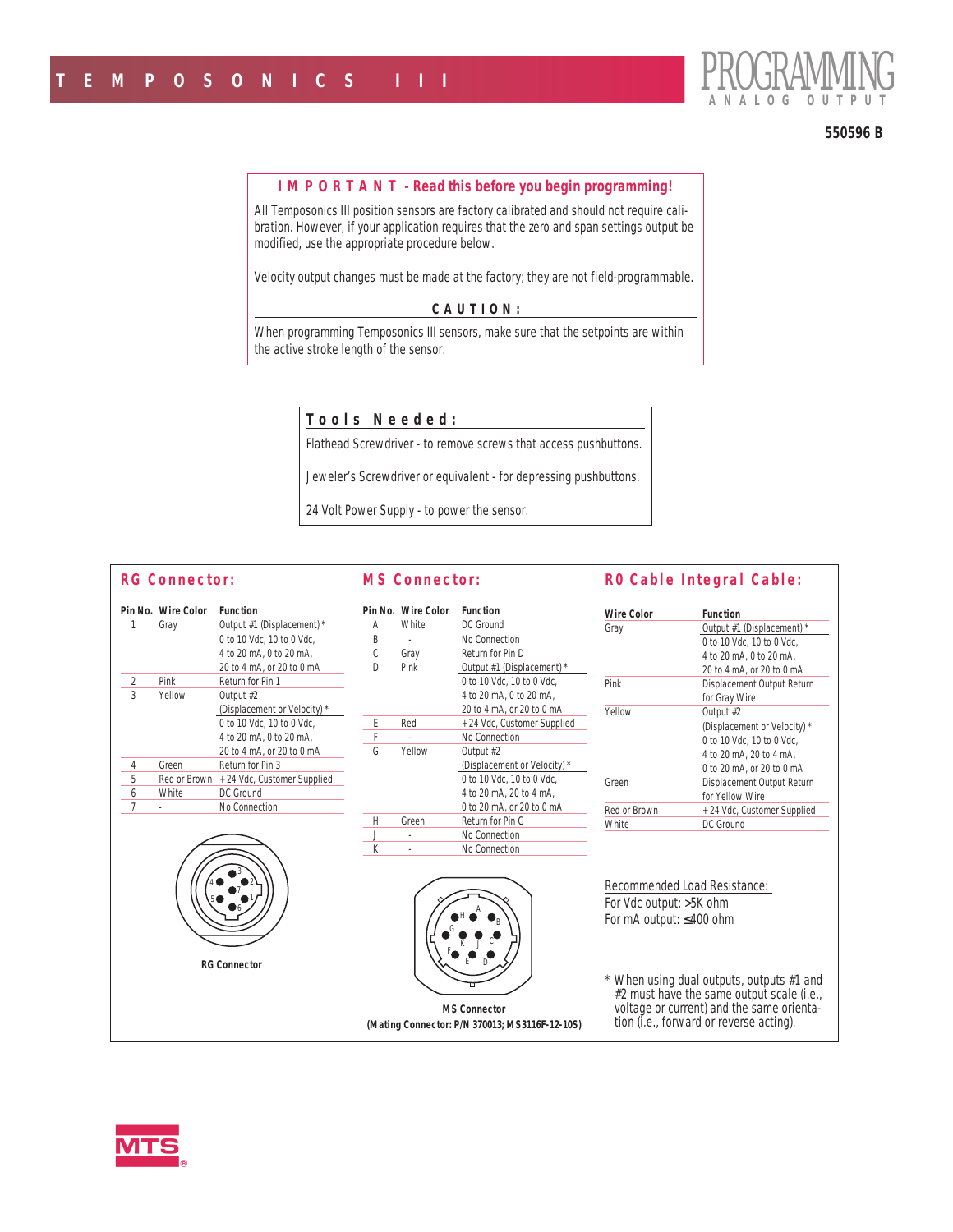# **SECTION A - MODE SELECTION**

- l.) Move the magnet to the end of the active stroke (see figure 2).
- 2.) Connect a voltmeter (for voltage outputs) or an ammeter (for current outputs) across output 1.

# **NOTE:**

*Temposonics III sensors are supplied with either Vdc or mA output from the factory and cannot be reprogrammed in the field.*

- 3.) Apply power to the sensor
- 4.) Using a jeweler's screwdriver, press and hold pushbutton 1 for approximately 2 seconds (PB1, see Fig. 1 for pushbutton locations) until the output goes to approximately 5.5 volts (11.5 mA). This indicates the *Single Magnet Programming Mode*. Release PB1.





*zero and span pushbuttons.*

*Figure 1*



*Figure 2*

5.) Press and release PB1 to scroll through the two available field programming modes:

*(The voltage and current values indicated below are approximate values and may vary slightly.)*

- *• Mode #1 (Single Magnet Mode):* approximately 5.5 V (11.5 mA)
- *• Mode #2 (Dual Magnet Mode):* approximately 3.0 V (6.8 mA)
- *• Mode #3 [8.0 V (15.5 mA)] is for factory use DO NOT USE*
- 6.) Press and release PB2 to confirm mode. The output will go to approximately 10 V (20 mA).

# **SECTION B - MODE #1: ZERO & SPAN ADJUSTMENT FOR SINGLE MAGNET (POSITION)**

- 1.) Press and release PB1 to select either zero or full scale. Repeatedly pressing PB1 will alternate the output between approximately 10 V and 0 volt (20 mA and 2.2 mA).
- 2.) Press and release PB2 to confirm zero or scale. The output will go to either zero (0 V or 4 mA) or full scale (10 V or 20 mA), depending on the selection in Step 1.
- 3.) Use PB1 or PB2 to adjust output to desired setting. DO NOT adjust output below 0.050 V or 0.050 mA.

## **NOTES:**

*Zero and Span outputs can be adjusted. Zero should be programmed between 0.050 and 0.060 Vdc (DO NOT adjust below 0.050 Vdc or 0.050 mA). Span should be programmed at ± 0.020 Vdc of the desired level.*

*Pressing PB1 will increase the reading and pressing PB2 will decrease the reading. Pressing and holding the PBs for several seconds may cause the system to overshoot the desired set point voltage. Jogging the PB may be necessary to obtain the desired setting.*

- 4.) To enter the next set point, simply move the magnet towards the head of the sensor (i.e., the start of the active range of the sensor). The output will jump to the other end of the output range (i.e., if 10 V or 20 mA was selected in Step 3, the output will go to approximately 0 V or 4 mA).
- 5.) After the magnet is moved to the desired starting position, use PB1 or PB2 to adjust the starting point to the desired output value.
- 6.) To confirm the starting set point, simply move the magnet towards the first set point. Moving the magnet automatically exits programming and puts the sensor in operating mode.

*Single magnet displacement programming is complete.*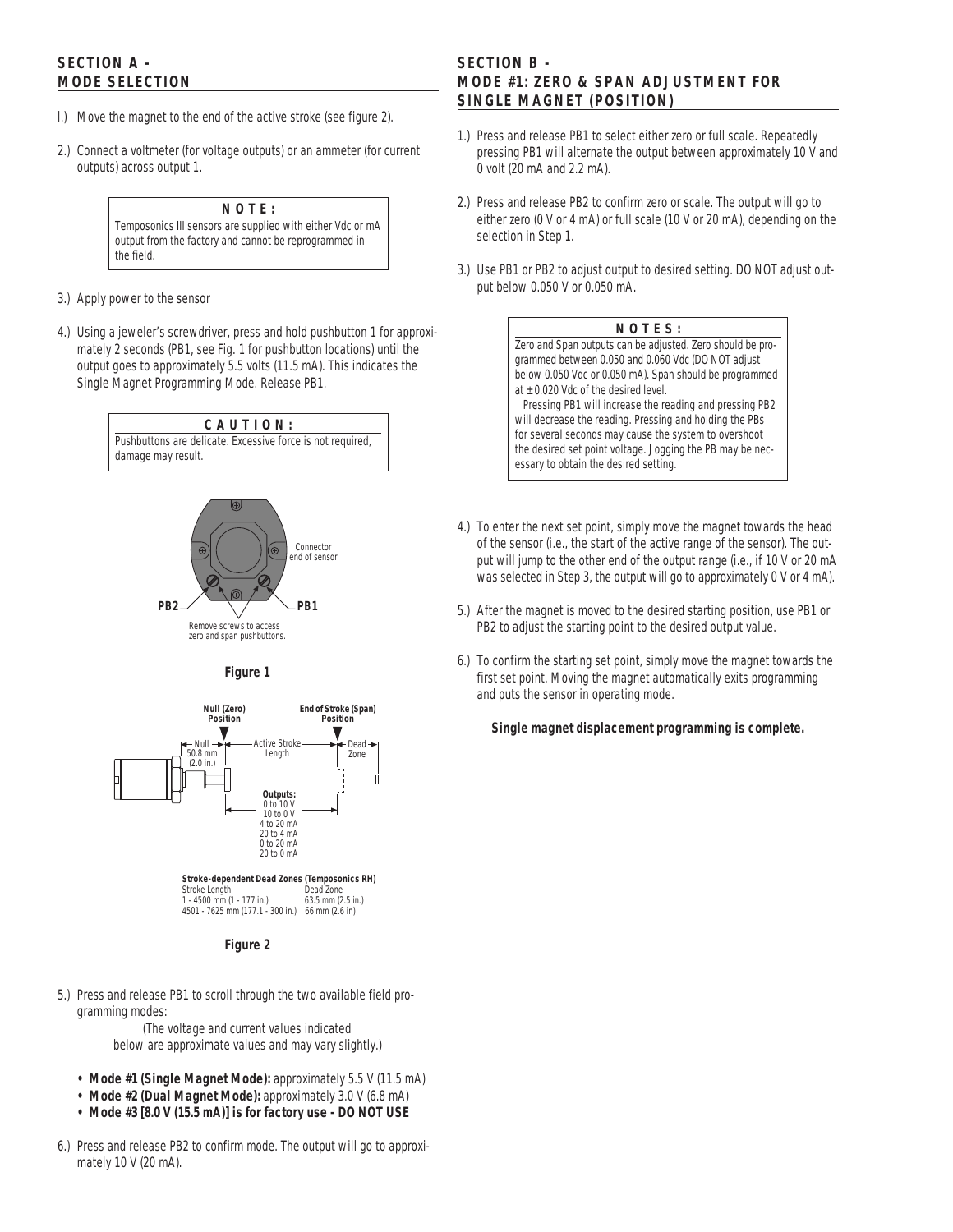## **SECTION C - MODE #2: ZERO & SPAN ADJUSTMENT FOR DUAL MAGNET PROGRAMMING**



In the following procedure, Magnet #1 is the magnet closest to the head of the sensor.

### **• Programming Magnet #2**

- 1.) Place Magnet #2 (M2b) at full stroke. Place Magnet #1 (M1a) at the beginning of the active stroke. Connect a voltmeter across output 2 (yellow & green wires) or an ammeter in series across output 2 (yellow wire).
- 2.) Follow Steps 1 6 (Section B).
- 3.) Return Magnet #2 (M2b) to end of active stroke. Note the voltage should remain at approximately 1.5 V.

## **• Programming Magnet #1**

- 1.) Place Magnet #1 (M1b) at the end of its active stroke (away from the head of the sensor). Connect a voltmeter or ammeter across output 1 (gray and pink).
- 2.) After moving Magnet #1 into the desired position, follow steps 1 6 of Section B.

*Dual magnet displacement programming is now complete.*